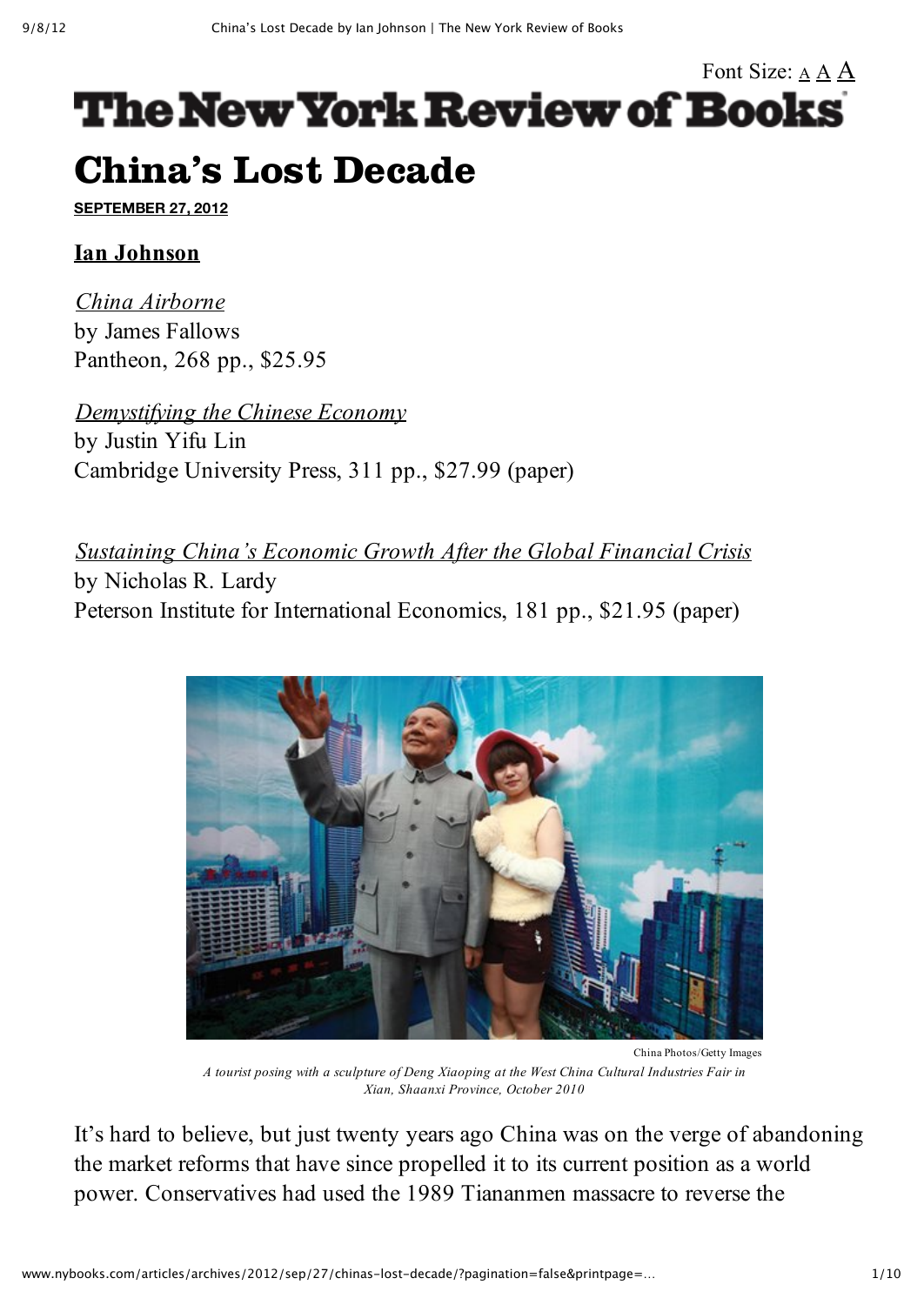country's economic direction. Many felt that China needed to return to a more Soviet-style economic system, with stronger central planning and tighter regulation of people's personal lives.

But China had a first-among-equals, Deng Xiaoping, who would have none of it. Although already an old man—he would die five years later aged ninety-two—he launched a brilliant guerrilla campaign. Almost surreptitiously, he left the capital in early 1992 for China's freewheeling south, making speeches that extolled reforms. He declared that China's biggest threat was from the left, not the right, and is credited with uttering the credo of China's early reform era: to get rich is glorious. When conservatives blocked official media from carrying his remarks, he used his influence to publish his pro-reform message in regional newspapers. Eventually, the center's resistance crumbled and Deng put economic reformers in key positions of power, unleashing a twenty-year boom. Political change remained off-limits, but almost anything else went; and it is defensible to say that China was freer and more dynamic than at any point in its modern history.

All of which brings us to today. Economic and political reformers are again on the defensive, with the economy increasingly dominated by pro-state forces that are squeezing private enterprise. The economy is slowing, with housing prices falling, foreign investment down, and consumer sales sluggish. Many economists advocating reforms of Chinese statism have been stifled—censors have banned the press and television from using the word "monopoly" in describing state enterprises. Socially, rising expectations mean people aren't as easily satisfied with the Deng-era emphasis on achieving prosperity and enlarging personal opportunities; many also want to have more say over how their lives are shaped. But calls for political or social reform are blocked by a sophisticated "stability-maintenance" apparatus that keeps a lid on the tens of thousands of protests that beset the country each year and punishes outspoken critics of the regime.  $\frac{1}{1}$ 

The new group of leaders, which takes over later this year, might have a raft of reforms in mind, but optimists are wary. Ten years ago most China experts proclaimed the incoming team of Party Secretary Hu Jintao and Premier Wen Jiabao to be laden with reformers; they turned out to be technocratic caretakers.

The difference between the stasis now and then is that China lacks a paramount leader like Deng who can challenge the logjam of competing interests, bureaucracies, and regions. Lacking the legitimacy that would be conferred by democracy or tradition, China's current rulers must seek consensus, leaving them unable to challenge entrenched interests. Today's China features Deng's political repression but without his era's dynamism—a country still hurtling forward, but its speed slowing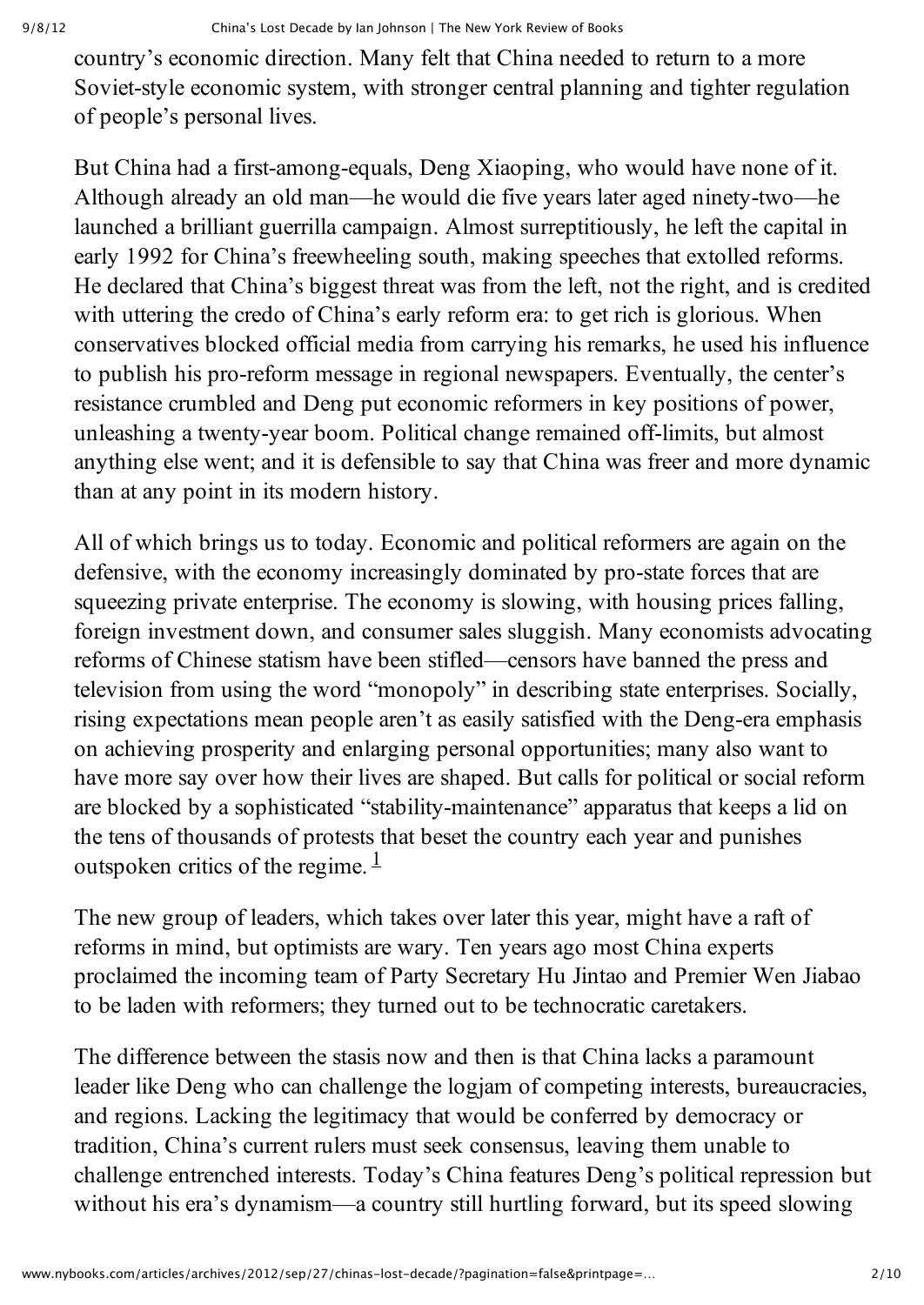and direction unclear.

Stagnant China? This isn't the story that became accepted over the past decade. No country growing at double-digit rates could be thought of as declining; surely the label better describes sclerotic Europe or the politically paralyzed United States. The past ten years have seen a constant drumbeat of stories about China—either as the world's next great thing or the next great enemy—but all repeating the mantra that China is changing, as if this were unique among the world's nations. China fever peaked in 2008, first with Beijing hosting the summer Olympics and, after the global economic crash later that year, with China as the last bastion of global economic growth. Few then described it as beset by structural issues that would seriously hobble its rise.  $2$ 

And yet this view is now widespread inside China, even at the highest echelons. Top leaders regularly invoke the need for systemic reforms, while Chinese economists say the next decade will be more important than the past three, when reforms were launched and China took off. The topic is also slated to be discussed at the upcoming Party congress, when China's leadership for the next decade is to be appointed. A recent study by the World Bank and the Chinese government's Development Research Center declared in uncharacteristically bold language that China risked crisis if it didn't reform its system, adding that "calls for reform within the country have never been louder."<sup>3</sup>

How China got to this point is the subject of three new books focusing on economics and business. All are written by highly qualified observers eager to make sense of China's growing malaise. They come at it from different angles—one is a leading American essayist and journalist, another a Chinese government insider, and the third works at a Washington think tank—but their conclusions are strikingly similar: China needs more than a few tweaks to regain the dynamism of past years and reach a new level of development. All implicitly or explicitly make clear that most of all, China's economic challenges are political.

The most ambitious of the three is James Fallows's *China Airborne*. That might seem odd because Fallows focuses on one particular industry, aviation. But he uses it as a window on China's effort to change its economy, something it must do during its next phase. Aimed at a general audience, it eschews many of the technical arguments found in the other two books, but for most readers it is an excellent one-volume look at the economic and political challenges of the post–China fever era.

One of Fallows's great strengths is his impartiality and fair-mindedness. He starts out with sensible caveats, which too many—even those of us living in China—forget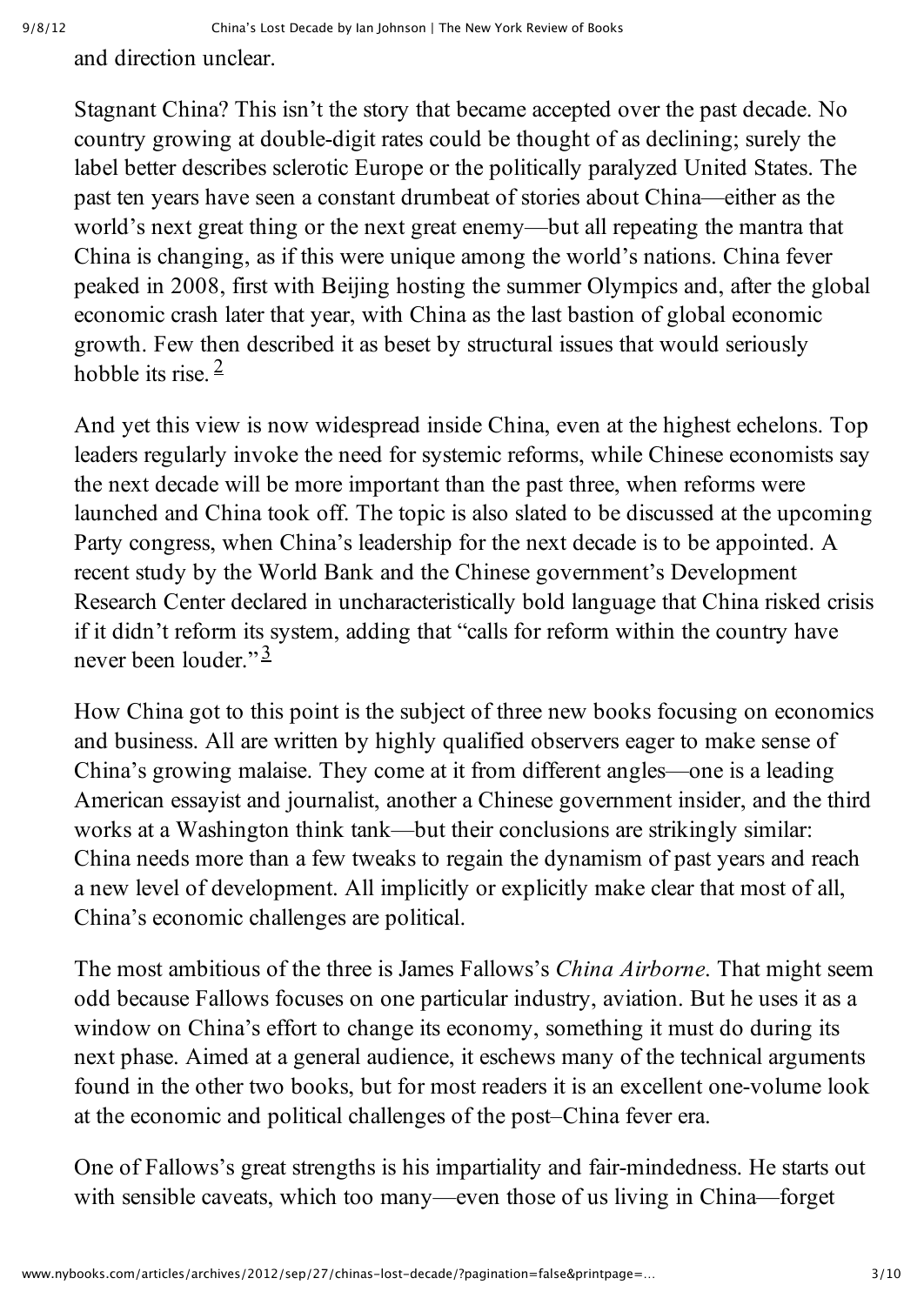when speaking of this vast country of 1.3 billion. He says that what struck him most about living in China is how diverse it is, with regions as different from each other as many countries:

Such observations may sound banal—China, land of contrasts!—but I have come to think that really absorbing them is one of the greatest challenges for the outside world in reckoning with China and its rise.

His focus on aviation stems from his passion for flying—an earlier book of his discusses the aviation industry's mess.  $\frac{4}{3}$  This leads him to experience firsthand many memorable scenes. In one, he copilots a Cirrus propeller plane from an inland province to the coast. In between is a mountain range but air traffic controllers don't respond to their requests to change altitude—a good example of the poor training and low standards that still are widespread in many professions. (Eventually, a commercial jet heard the pleas and relayed them to the controllers, who finally responded.)

Chinese aviation is a particularly telling subject. The country's current five-year economic plan, which started in 2011, has China spending the equivalent of \$200 billion on new airports, navigation systems, and planes. The country's fleet is to increase to 4,500 planes from 2,600—representing half of new passenger plane sales in the world. The need is equally great: China has only 175 airports, compared with one thousand commercial airports in the United States, not to mention four thousand airstrips for enthusiasts and private pilots.

And here we begin to see China's problems. China has a stunted civil aviation sector, not so much because of its level of development, but because of its authoritarian political system. Airspace is controlled by the military, with small corridors doled out to civilian use. In 2006, the military ordered Shanghai's Pudong airport to shut down for several hours with no reason given—analogous, he says, to the US Air Force arbitrarily ordering Los Angeles's LAX closed. The corridors are so narrow that flights pile up, while military restrictions force planes to fly at fuel-wasting low altitudes. This is a leading reason why Chinese domestic flights use twice the fuel per kilometer than the international standard, meaning that China could double its air traffic at no additional environmental cost if it simply adopted international norms. It's one of the many fascinating facts that Fallows reveals, capturing at once the country's hobbled civil society but also the opportunity for improvement.

Fallows also dissects China's quest to build a passenger jet. The only manufacturer, the Commercial Aircraft Group of China, is in government hands. It has produced two models, mostly based on foreign technology, but neither is commercially usable,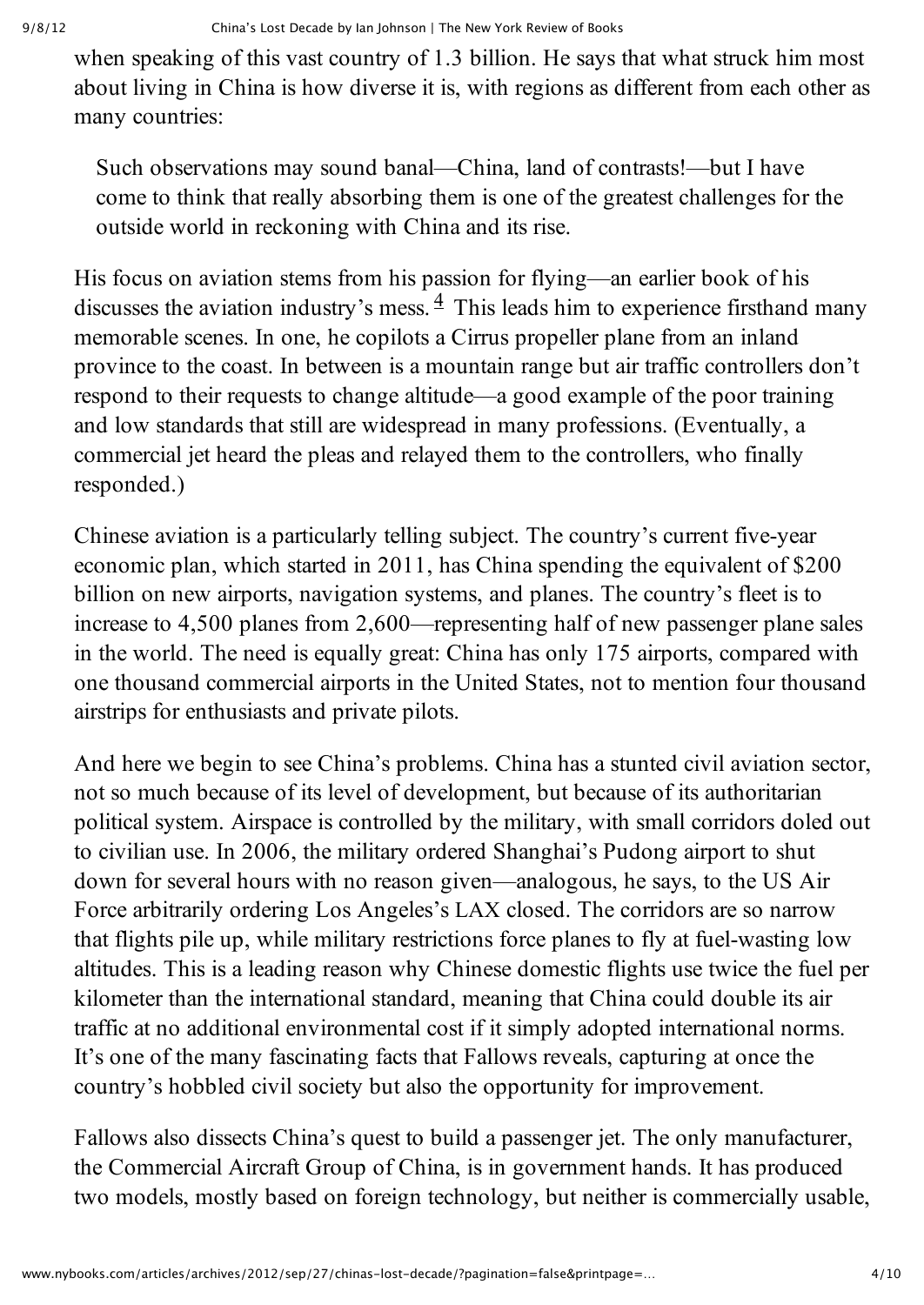owing to their cost and weight. The lay reader may wonder why China can't pirate a Boeing 737—an older model that is still a workhorse for many airlines. Fallows explains this by showing how much of China's economic prowess is due to customers being "happy with crappy"—most don't care that China's products aren't first-rate because they're much cheaper. In the aircraft industry, this is less workable —how many airlines buy cheap but unreliable Russian planes?

China's production methods are also unsuited to building ultra-complex machines: when assembling an iPad or a running shoe or even a car, if the first batch is defective, the manufacturer can adjust the production line and toss out the lemons. This works for much production in China but, obviously, wouldn't work with aircraft. That leads Fallows to another memorable quote: "The Chinese can go to the moon long before they build an airliner." A moon shot is a one-time event and requires brute engineering, while a jetliner is an immensely sophisticated amalgam of hardware and software that has to work flawlessly for decades.

Fallows argues that achieving this level of competence isn't a given. To explain why, he detours to China's education and political systems. Like the United States for many years after the September 11 terrorist attacks, today's China is in a state of "permanent emergency," in which the security apparatus is constantly cracking down. A string of events have convinced authorities that they are under siege: the 2008 Tibet and 2009 Xinjiang riots, the award of the Nobel Prize to Liu Xiaobo in 2010, last year's Arab Spring, and now the leadership transition. Although many probably most—Chinese remain happily ignorant of China's parallel society of jails and *guobao* (secret police) agents, they sense it indirectly. Access to foreign websites in China, for example, is painfully slow because of the regime's filtering software—a far cry from the 1990s, when China was ahead of the United States in cell phone networks, the then-cutting-edge telecommunications infrastructure. Once they are on the Internet, users will find that almost all foreign social media sites are banned.

Not getting onto Facebook might seem trivial, but it is a reminder to many Chinese —especially those educated abroad who might return home—that China is one of a handful of countries (the others are Iran, North Korea, and Syria) that permanently block this site, as well as YouTube and Twitter (most Google sites are accessible but often subject to cyberharassment, such as slow loading speeds). The upshot, Fallows says, is that entrepreneurs will come to China to make money in such industries, but "*this is not the place you'll want to work* if you want to be competing with the best." And indeed most of China's Internet platforms—Baidu, Weibo, Youku—are copycats of Western sites that are banned or hobbled in China. They are big and mostly profitable but not innovative.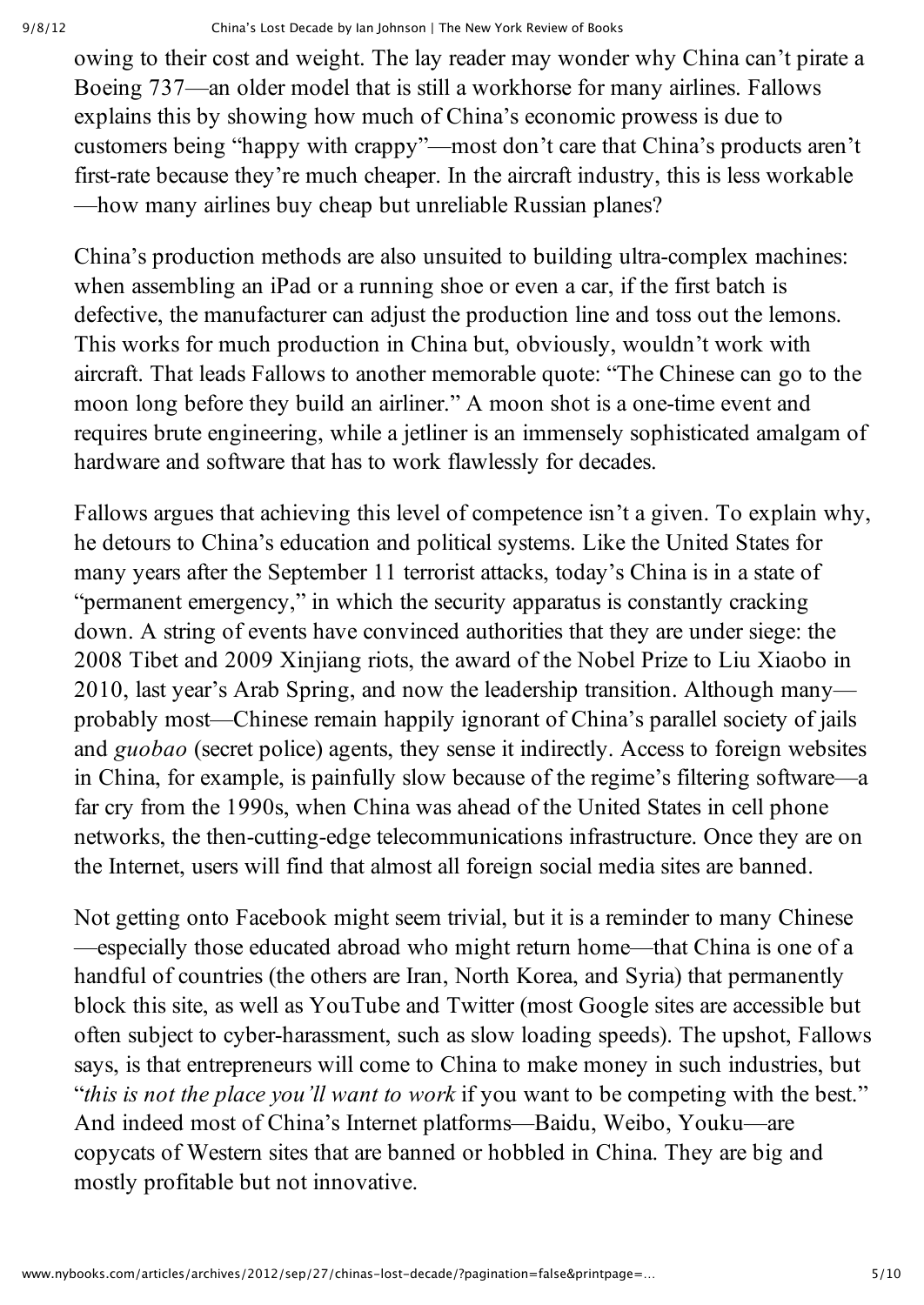9/8/12 China's Lost Decade by Ian Johnson | The New York Review of Books

As for China's universities, they get high rankings in surveys that apparently don't value academic freedom.  $\frac{5}{5}$  But Fallows notes that few in the country who have a choice—not even Politburo members want their kids educated there; if they can, they send their children abroad, especially to the United States. Meanwhile, a decade after joining the World Trade Organization, the country makes only minimal efforts to protect intellectual property, while the rule of law is often ignored. His conclusion: "A China capable of creating its own Boeing, its own Airbus, would have to be a transformed China from the one we know now."



Stephen Shaver/Polaris *Chinese Premier Wen Jiabao and German Chancellor Angela Merkel, Beijing, July 2010*

That isn't the government's view, of course. Along with energy, telecommunications, and defense, aviation is a sector over which the government has announced it will maintain "absolute control." (It also says the state will maintain "strong influence" over automobiles, machinery, information technology, steel, metals, and chemicals.) In most of these sectors, state-owned firms enjoy monopolistic or oligarchic positions. Private firms, if they exist, face significant discrimination.

Such state planning has a long history in China, which we are reminded of when reading Justin Yifu Lin's *Demystifying the Chinese Economy*. Born and raised in Taiwan, Lin is probably China's most famous economist. For reasons still unclear, he swam over to China from a nearby island controlled by Taiwan in 1979 and was feted as a patriot. (In Taiwan, where he had been on military service, Lin is still officially a deserter and cannot return without facing arrest.) He became an advocate of market reforms and cofounded a research center at Peking University. He recently retired as the World Bank's chief economist.

Lin's book requires a fair amount of patience, not because it is particularly technical but because one has to plod through pages of politically correct mumbo-jumbo to get to the interesting bits. The history section is all but useless; his explanations are so flawed as to be interesting only if one wants to be reminded how official Communist historiography is a sequence of gloss-overs and half-truths. We learn nothing about land reform or Mao's disastrous decision to emulate the Soviet economic model. Instead, Lin blithely concludes that "copying the Soviet model was a smart and practical option." Even though the book is based on his lecture notes at Peking University, he pulls more punches than most economists inside China. At least for a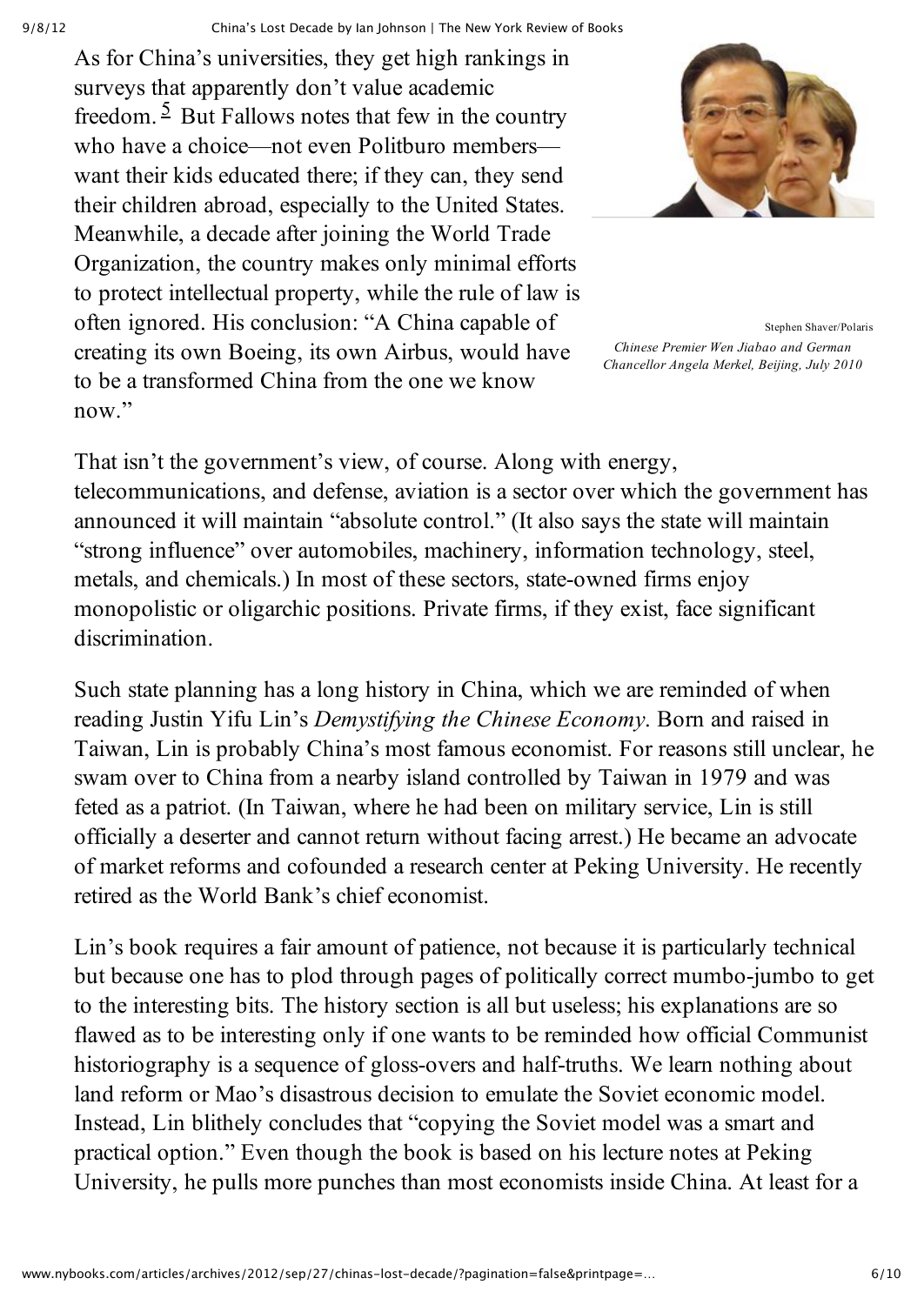foreign reader, the book comes across as painfully circumspect.

But another way of looking at his book is that—even though published by a prestigious academic publishing house—it isn't meant to be a rigorous study; instead it's to be read between the lines. And indeed with the help of a bit of Pekingology, it has value. His main point is that China first followed a "Comparative Advantage Denying" strategy but under Deng began to follow a "Comparative Advantage Following" strategy. This is Lin's code for rejecting and then embracing market economics. It's only toward the end that Lin gets to his point:

Since 2003 the Chinese government has been using macro controls to cool the economy, but it has not worked. Why? For a simple reason: the government failed to take radical action to tackle the cause, the increasingly inequitable distribution of income in recent years.

That has led to a wealth gap that is among the largest in the world, "with the unemployed and retired left behind." The result is that "discontentment and grievances have begun to simmer in the community." Policies over the past decade, he implies, have been of the old "Comparative Advantage Denying" variant; in other words, a turning back of the clock to state control.

After making these refreshingly clear statements, Lin then meekly prescribes a few general fixes without discussing the political implications—essentially begging the question of why these issues have languished for a decade. His main prescription is that state enterprises need to be privatized once they are "viable," although he doesn't say if most state enterprises are or when this might happen. He has nothing to say about fostering creativity or innovation.

Far more vigorous and systematic is Nicholas Lardy's take on the past four years. Lardy, one of the preeminent economists working on China and a fellow at the Peterson Institute for International Economics in Washington, has written a fairly technical book aimed at people who really care about the Chinese economy. Like Fallows, Lardy ends up pointing to the country's political dysfunctionality.

Lardy starts by praising Premier Wen's team in an opening chapter that will give pause to many China skeptics. He takes aim at foreign criticism of China's 2008– 2009 stimulus package, calling it "early, large, and well designed." China rolled out a \$586 billion stimulus in 2008, months before the Obama administration's measures were passed into law. He notes approvingly that it was relatively much larger: the US package was \$787 billion but for an economy two and a half times larger than China's. Also, the Chinese plan almost completely focused on infrastructure projects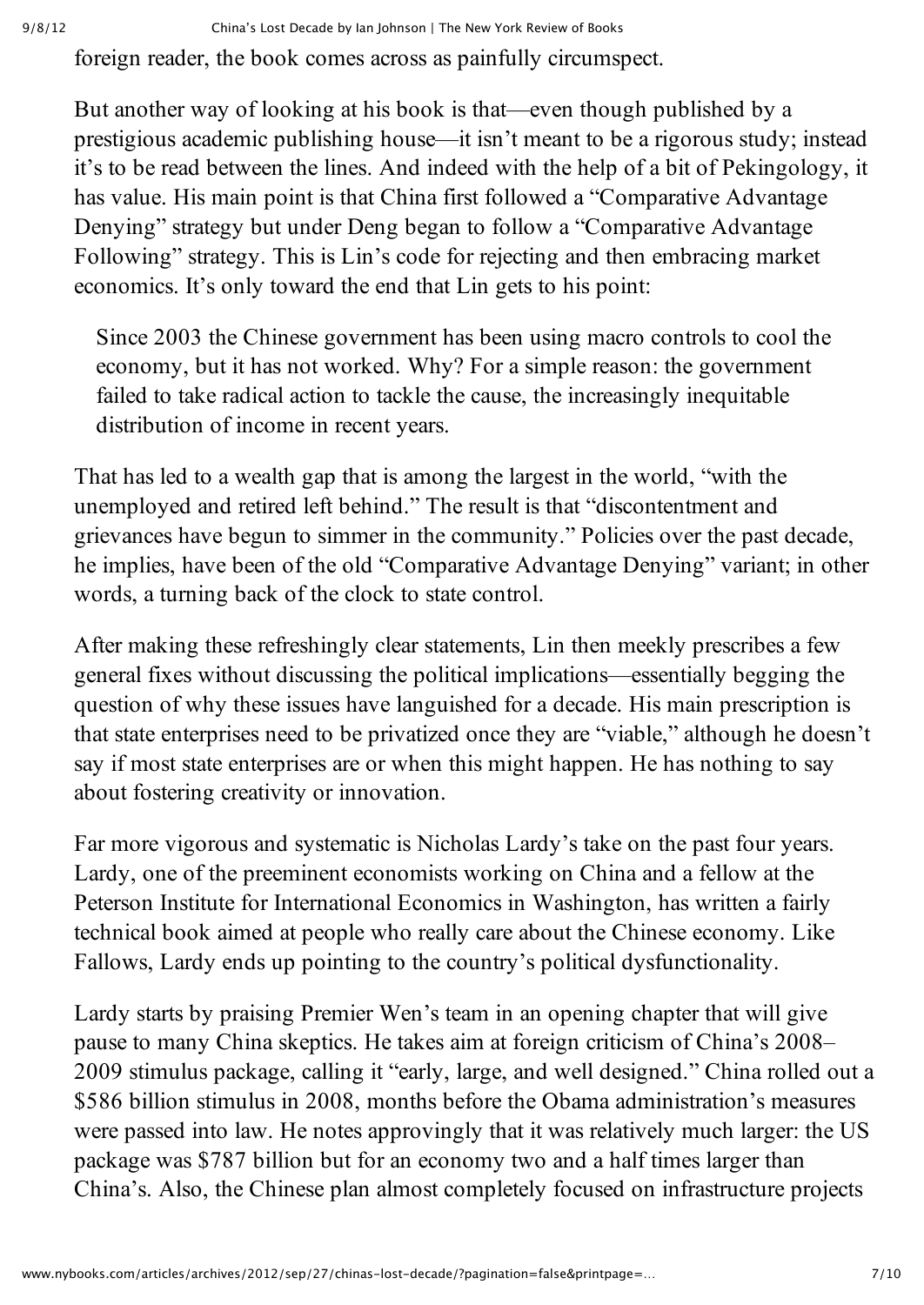—James Fallows's airports, for example. By contrast, a third of the US stimulus measures were in the form of tax cuts, which households predictably put toward paying down debt—sensible for individuals but ineffective in stimulating demand. The result is that while the US and the rest of the world plunged into recession, China's economy chugged along, somewhat slower but avoiding catastrophe.

China was better able to afford its hefty stimulus, he argues, because it had low levels of debt. Households and enterprises hadn't been sucked into dangerous debt quagmires because China resisted Western advice to introduce fancy derivatives and other poorly understood financial products. Derided as too cautious, China's mandarins began to look pretty smart—something worth keeping in mind when considering today's predictions of doom.

Having praised China's economic policymakers, Lardy proceeds to damn them. He writes that China's leaders are aware that their policies are unsustainable. In 2007, Premier Wen told parliament that "China's economic growth is unsteady, imbalanced, uncoordinated, and unsustainable." But it was precisely during Wen's time in office that China's economy went awry. Lardy points to political reasons: the leadership, he writes, is "focused on maintaining political stability by keeping inflation low and ensuring steady growth of nonagricultural employment." These aren't bad goals but instead of achieving them through reforms, Wen and his advisers resorted to sleights of hand.

Shortly after Wen took office in 2002, for example, China began holding down the rates paid on bank deposits, which kept credit cheap for the state-owned enterprises that get most bank loans. In addition, the exchange rate was held artificially low. Although the yuan has appreciated against the dollar in recent years, on a tradeweighted basis it only moved slightly.

From the government's perspective, these policies funneled cheap capital (not to mention subsidized power and land) to state enterprises, which kept employment up and prices down. They also had the benefit of solidifying the role of state enterprises in a broad array of industries, which made conservative planners happy. The low exchange rate benefited export industries, which are located in China's wealthy and politically powerful coastal provinces. This allowed China's factories to hire the surplus labor that flows out of the countryside each year. All of this was designed to tamp down social unrest.

But as Lardy shows, these policies had many serious costs. Households began to earn an evershrinking share of China's economic output. The low interest rates alone, he estimates, cost Chinese families the equivalent of \$100 billion between 2002 and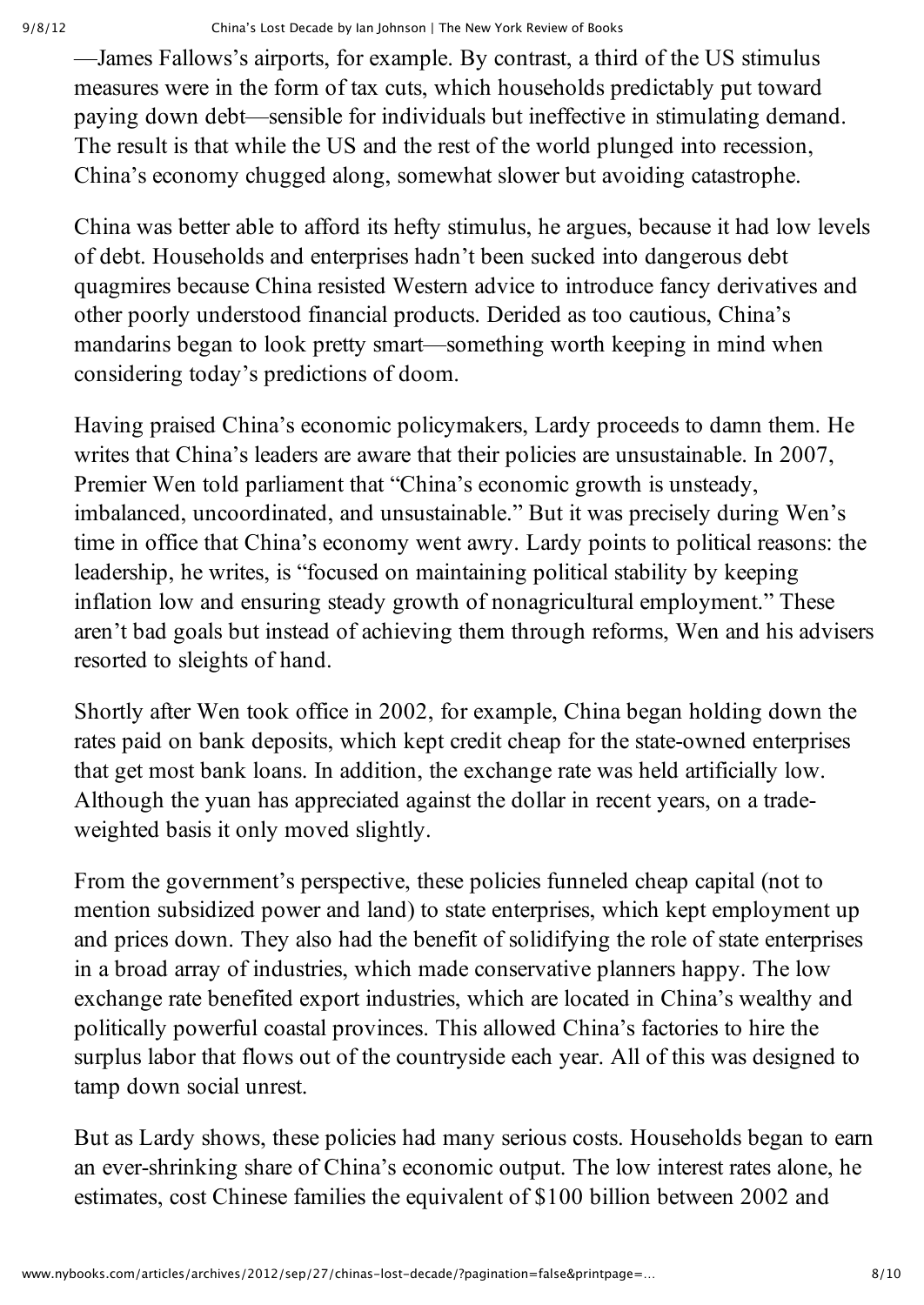2008. Unable to earn much by keeping money in the bank, many Chinese put their money in real estate, causing a huge property bubble that has yet to deflate. Other assets, from Yunnanese tea to contemporary art, also exploded in value, rippling across global markets.

Some government measures tried to help households. Over the past decade, China has set up a welfare and health insurance system and abolished many rural taxes that caused local unrest. But he shows that much of this has been eaten up by a "repressive" banking system and is too limited in scope. These measures were politically easy ways to spend money because they did not challenge vested interests.

If policymakers knew these problems were brewing, why didn't they take course corrections? Lardy is typically succinct:

The emergence of a collective leadership system and the rise of special interest groups is a much more compelling explanation of China's failure to pursue economic rebalancing policies more aggressively since 2004.

And yet the implication of this statement is bleak: surely no one can wish strongman rule on China. Perhaps, one wonders, the looming crisis may focus minds? These books were written before the current political crisis, when a member of the Politburo was suspended and his wife held on suspicion of murdering a foreign businessman. This Chinese leader, Bo Xilai, symbolized the confluence of statist economics and repressive social politics. In theory, his removal could weaken those forces, allowing the incoming leadership team of Xi Jinping and Li Keqiang to push through a Dengstyle revolution. It is possible, but it is equally likely that Bo's removal will force the new leadership to placate leftists. Already, state propagandists have hit back at economists who propose reforms. That many of them are politically liberal is no coincidence.

Fallows's book provides an example of what could happen in China if it tries to muddle through. Instead of Boeings or Airbuses, China could produce the equivalent of Russian Tupolevs—second-rate airplanes that will only sell among captive customers at home or client states abroad. Is this China's fate? Taking the long view, Fallows reminds us that we've been asking this question for decades:

The contradictory signals from China…make us eager for the choice to emerge, clearly and definitively, to end the suspense that has been building for forty years, since Richard Nixon's 1972 visit, so we can know whether to regard China as friend or foe.